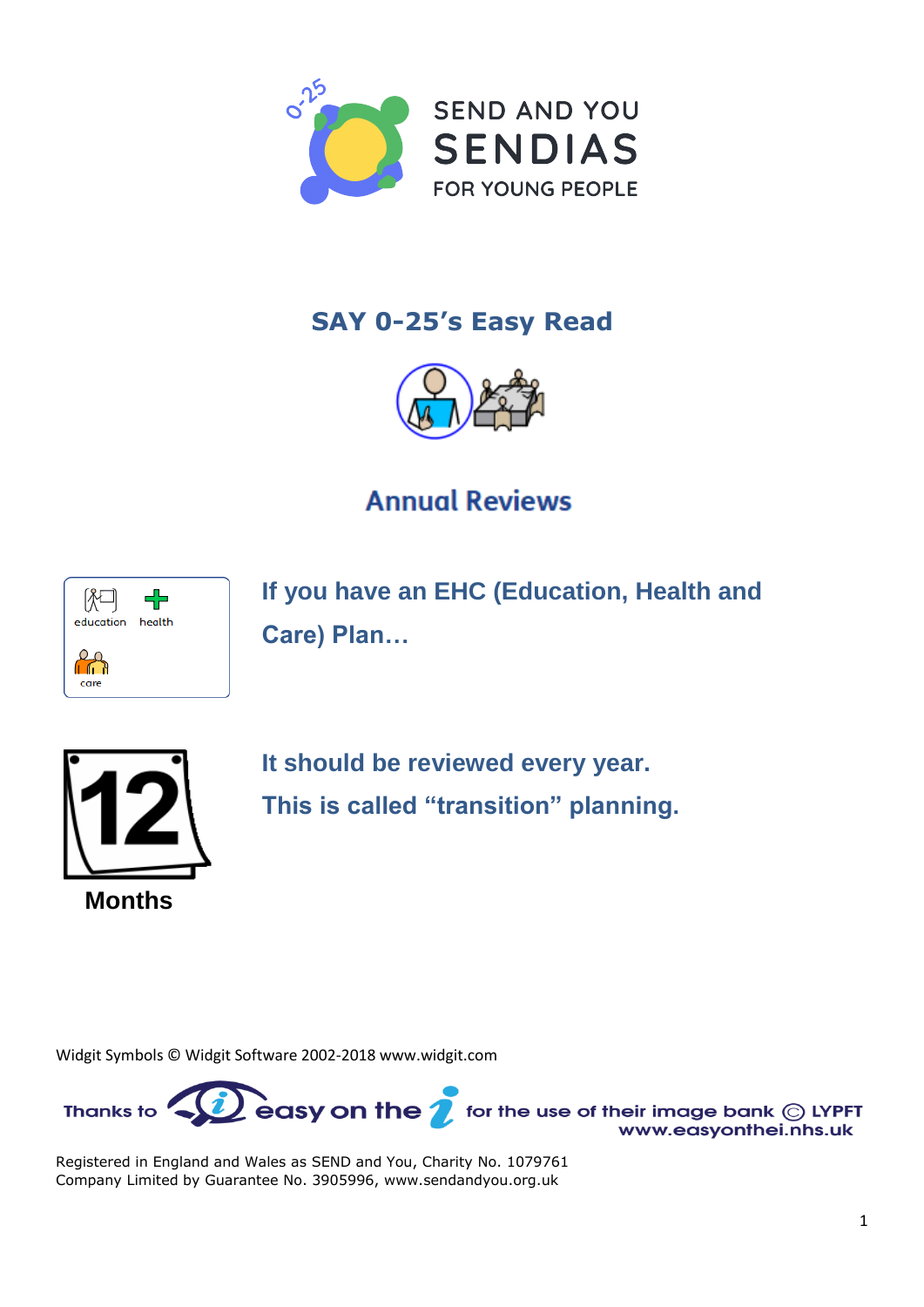

**Your school or college should help you to prepare for the review meeting.**



**You can say what you like and dislike.**



**You can say what you want for the future.**



**You can say what support is working for you and what is not.**



**You can use videos, PowerPoint or pictures to help you say what you want.**



**You can invite a parent or other people who are important to you.**

Widgit Symbols © Widgit Software 2002-2018 [www.widgit.com](http://www.widgit.com) 

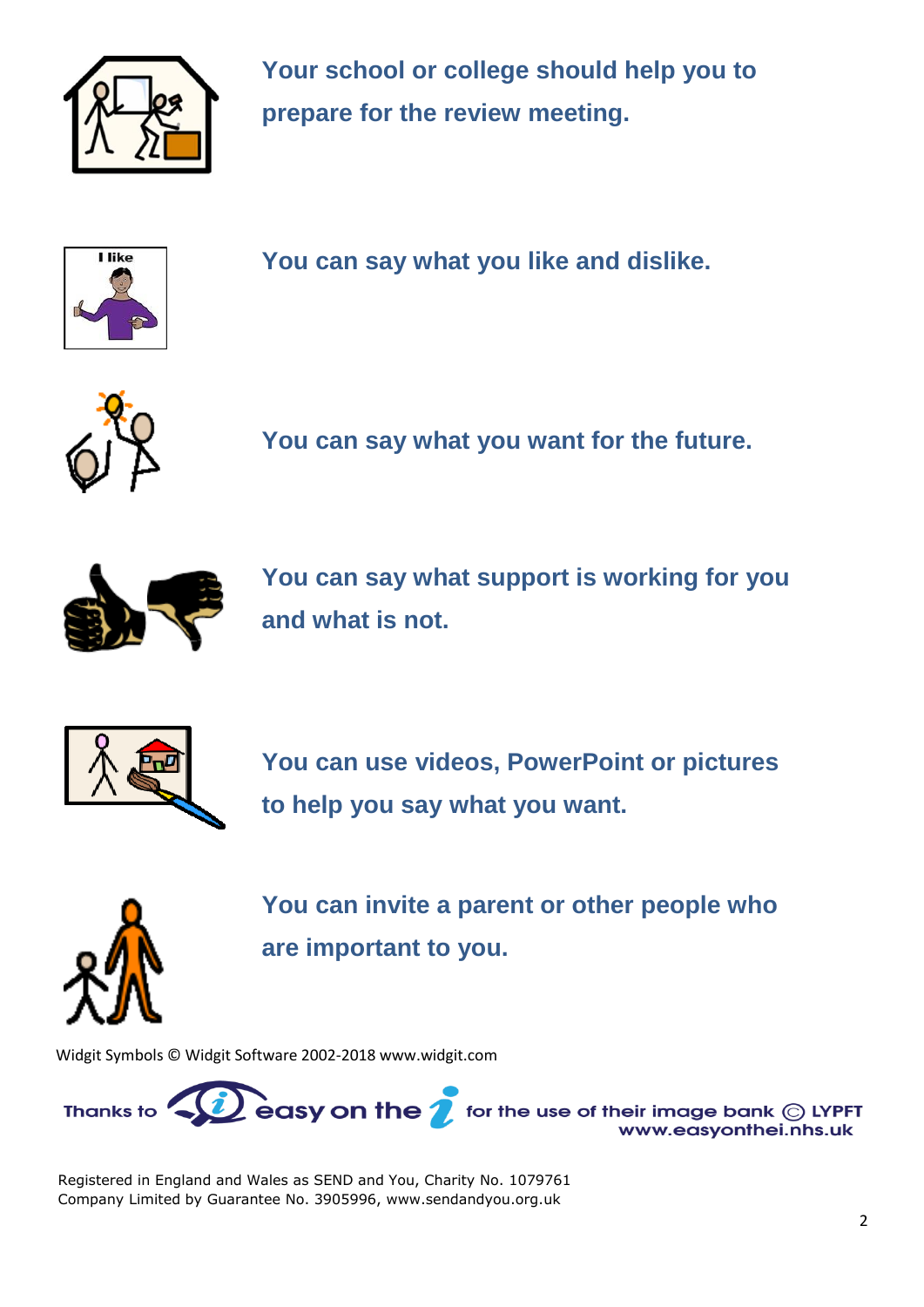

**At the review meeting everyone may talk about:**



 **What you want to study or what work you want to do in the future.**



**Help you may need to stay healthy.**

Widgit Symbols © Widgit Software 2002-2018 [www.widgit.com](http://www.widgit.com) 

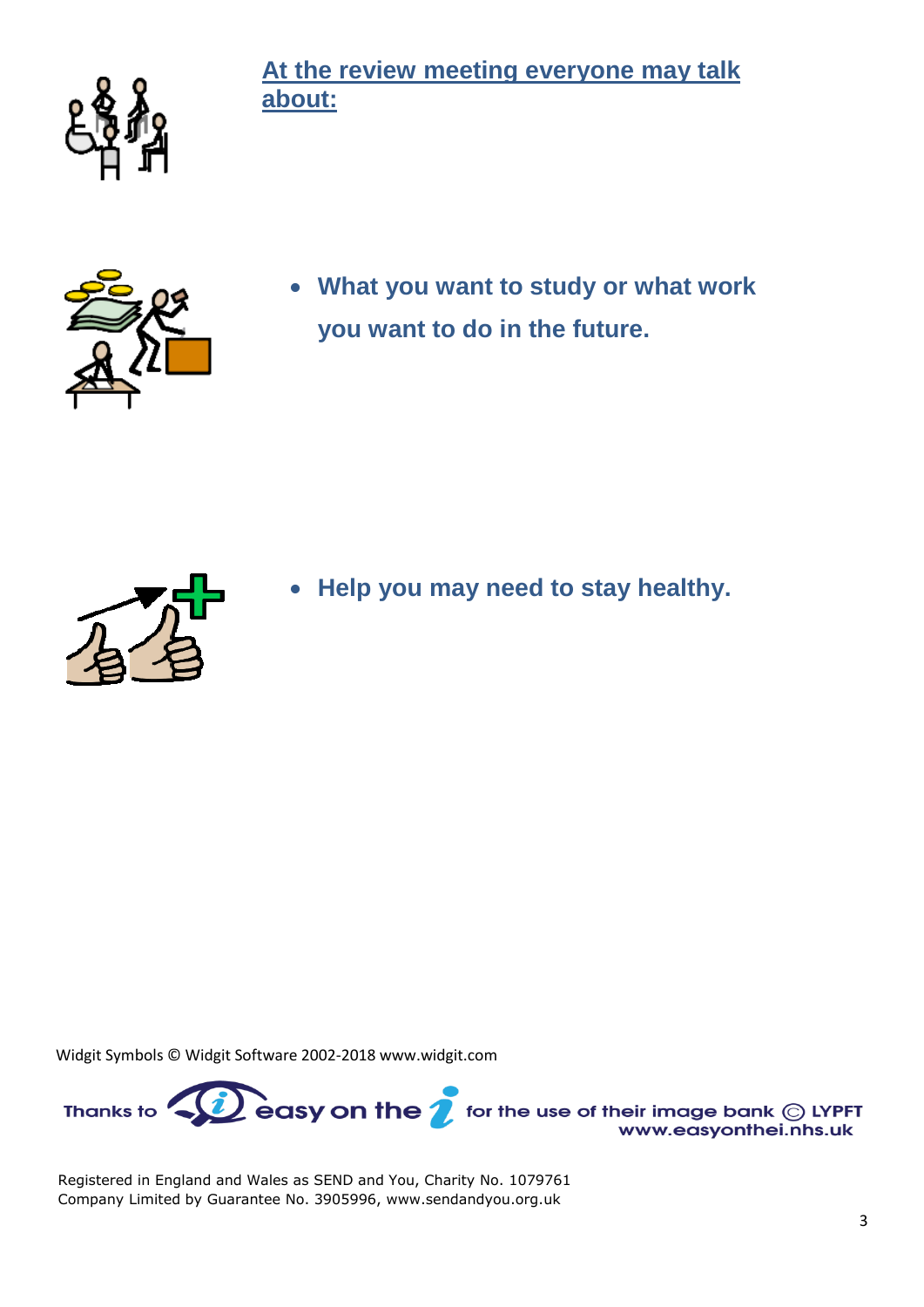

 **Help you may need to help you make friends and find hobbies.**



 **Help you may need to travel independently.**



 **Help you need to live independently (for example cooking skills).**

Widgit Symbols © Widgit Software 2002-2018 [www.widgit.com](http://www.widgit.com) 

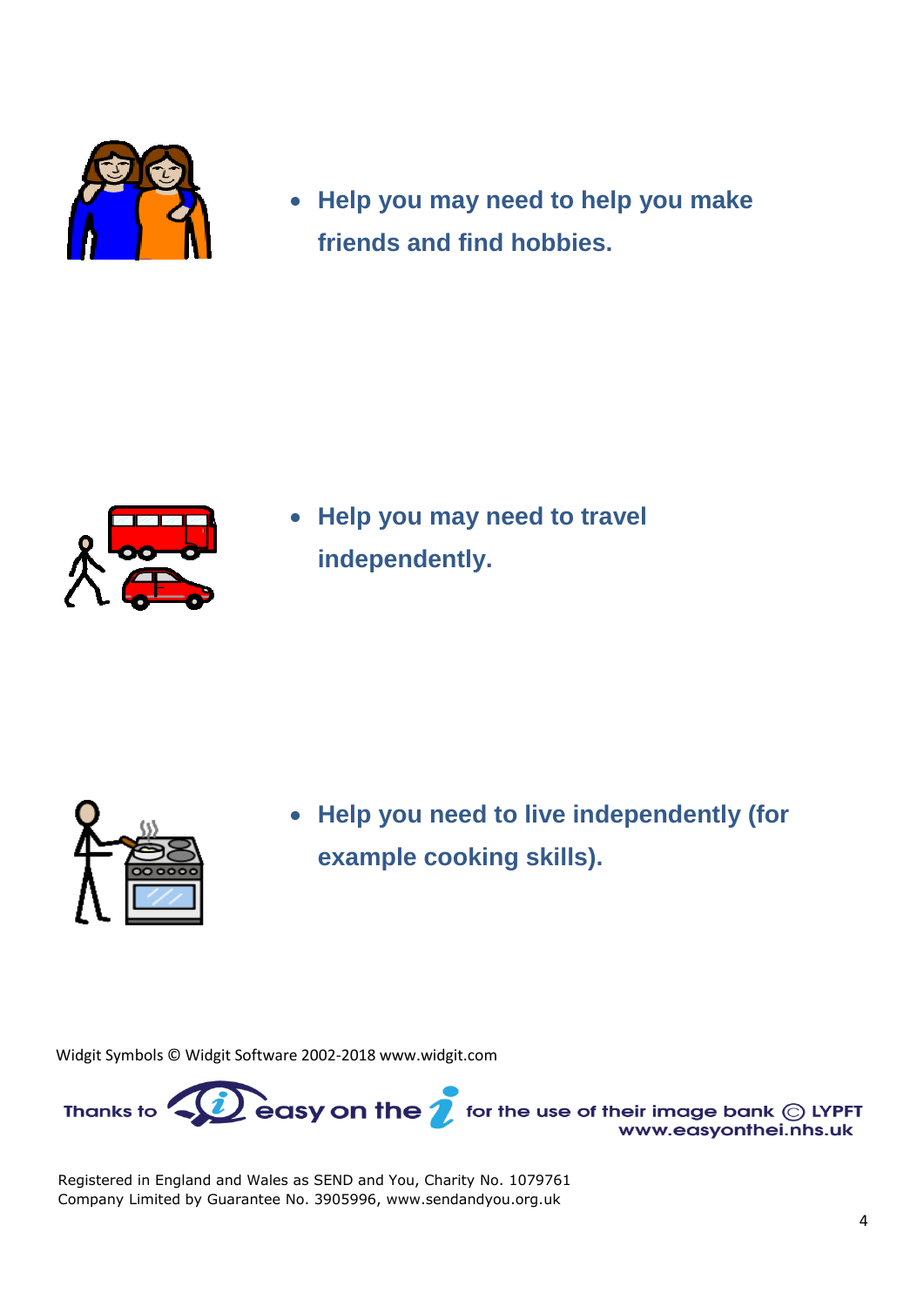

## **We can help you:**



**Prepare for an annual review.**



**Have your say about what you think.**



 **Support you if you are not happy with any decisions made.**



**If you have any questions about annual reviews you can contact SEND and You.** 

Widgit Symbols © Widgit Software 2002-2018 [www.widgit.com](http://www.widgit.com) 

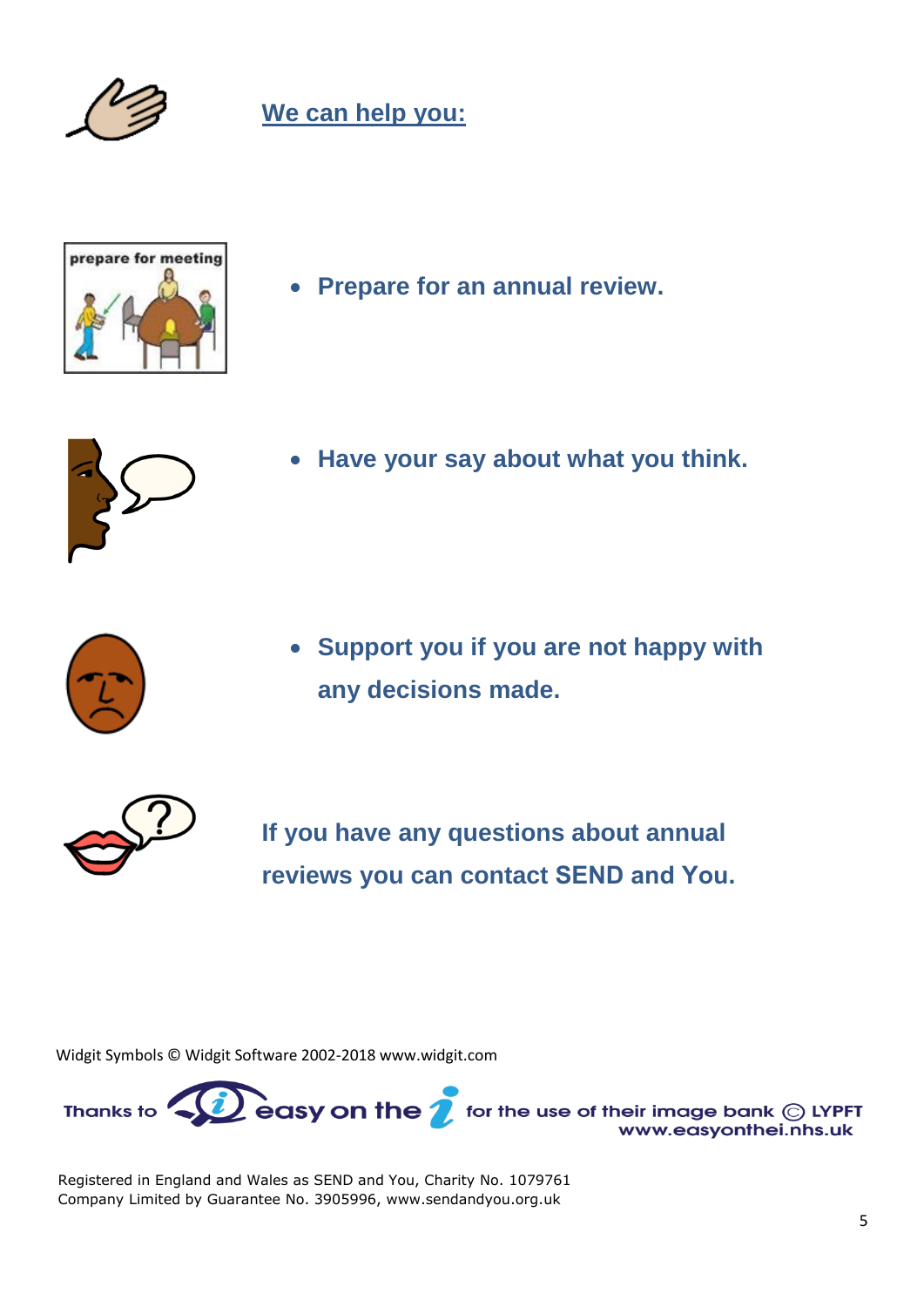

**support@[sendandyou](mailto:support@sendandyou.org.uk).org.uk**



**0117 989 7725**



**[www.](http://www.sendandyou.org.uk)[sendandyou](http://www.sendandyou.org.uk).[org.uk](http://www.sendandyou.org.uk)** 



**If you want a parent or carer to contact us please fill out a consent form.** 

**(Consent forms are available on our website or ask your parent/carer to get one from us.)**

Published April 2018

Disclaimer: SEND and You has made all reasonable efforts to ensure that the information contained in this leaflet is accurate and up to date at the time of publication. It does not constitute legal advice and SEND and You cannot accept any responsibility for any loss or damage suffered as a consequence of any reliance placed upon it.

Widgit Symbols © Widgit Software 2002-2018 [www.widgit.com](http://www.widgit.com)